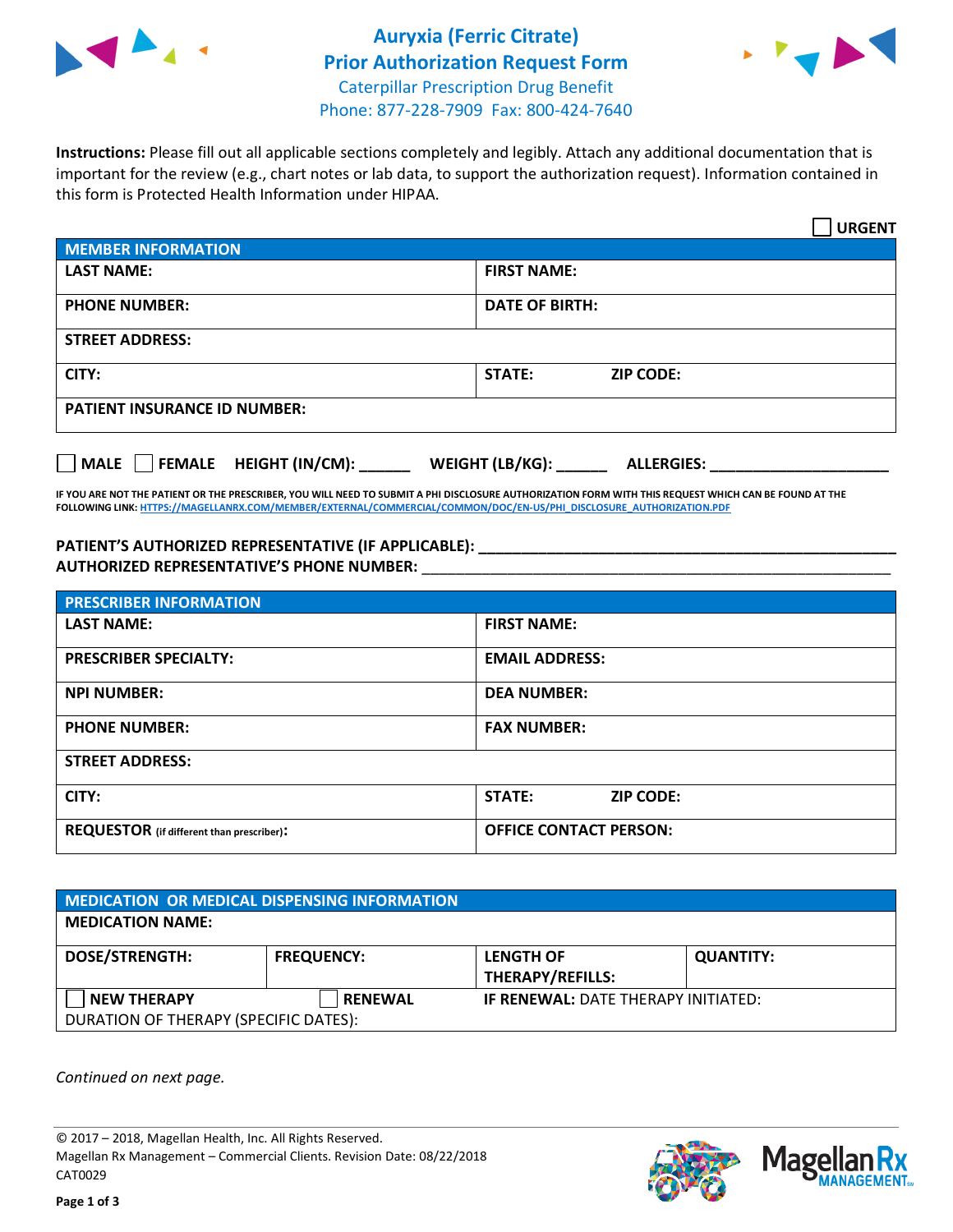



**MANAGEMENT**<sub>SM</sub>

| MEMBER'S LAST NAME: NAME:                                                                                                                                                                                                                                                                                                                        | <b>MEMBER'S FIRST NAME:</b>                                                                                                                                                                                                                                                                                                                                                                                                                                                                                                                                                        |                                                       |  |
|--------------------------------------------------------------------------------------------------------------------------------------------------------------------------------------------------------------------------------------------------------------------------------------------------------------------------------------------------|------------------------------------------------------------------------------------------------------------------------------------------------------------------------------------------------------------------------------------------------------------------------------------------------------------------------------------------------------------------------------------------------------------------------------------------------------------------------------------------------------------------------------------------------------------------------------------|-------------------------------------------------------|--|
|                                                                                                                                                                                                                                                                                                                                                  | 1. HAS THE PATIENT TRIED ANY OTHER MEDICATIONS FOR THIS CONDITION?                                                                                                                                                                                                                                                                                                                                                                                                                                                                                                                 | YES (if yes, complete below)<br><b>NO</b>             |  |
| <b>MEDICATION/THERAPY (SPECIFY</b><br>DRUG NAME AND DOSAGE):                                                                                                                                                                                                                                                                                     | <b>DURATION OF THERAPY (SPECIFY</b><br>DATES):                                                                                                                                                                                                                                                                                                                                                                                                                                                                                                                                     | <b>RESPONSE/REASON FOR</b><br><b>FAILURE/ALLERGY:</b> |  |
| <b>2. LIST DIAGNOSES:</b>                                                                                                                                                                                                                                                                                                                        |                                                                                                                                                                                                                                                                                                                                                                                                                                                                                                                                                                                    | <b>ICD-10:</b>                                        |  |
| □ Post-gastric bypass surgery<br>□ Stage 3 to 6 chronic kidney disease (CKD)<br>□ Other Diagnosis________________ICD-10 Code(s):____________                                                                                                                                                                                                     |                                                                                                                                                                                                                                                                                                                                                                                                                                                                                                                                                                                    |                                                       |  |
|                                                                                                                                                                                                                                                                                                                                                  | 3. REQUIRED CLINICAL INFORMATION: PLEASE PROVIDE ALL RELEVANT CLINICAL INFORMATION TO SUPPORT A                                                                                                                                                                                                                                                                                                                                                                                                                                                                                    |                                                       |  |
| PRIOR AUTHORIZATION.<br><b>Clinical Information:</b>                                                                                                                                                                                                                                                                                             |                                                                                                                                                                                                                                                                                                                                                                                                                                                                                                                                                                                    |                                                       |  |
| $\Box$ Yes $\Box$ No<br>Does the patient have one of the following lab measures? $\Box$ Yes $\Box$ No<br>• Calcium and phosphorus product greater than 55mg2/dL2<br>is not being treated with vitamin D<br>with corrected calcium levels of 8.4 mg/dL or greater<br>Please provide documentation<br>physician feels is important to this review? | Has the patient had a trial and inadequate response or intolerance to calcium acetate tablets or capsules?<br>• Corrected serum calcium level greater than or equal to 9.5 mg/dL (or maximum per lab facility) and the patient<br>• Parathyroid hormone (PTH) less than 150 pg/ml (or less than 2 times the upper limit of normal) in a patient<br>• Serum phosphorus levels greater than 6.0 mg/dL (or maximum per lab facility) Please provide documentation<br>Are there any other comments, diagnoses, symptoms, medications tried or failed, and/or any other information the |                                                       |  |
| information is received.                                                                                                                                                                                                                                                                                                                         | Please note: Not all drugs/diagnosis are covered on all plans. This request may be denied unless all required<br>ATTESTATION: I attest the information provided is true and accurate to the best of my knowledge. I understand that<br>the Health Plan, insurer, Medical Group or its designees may perform a routine audit and request the medical<br>information necessary to verify the accuracy of the information reported on this form.                                                                                                                                      |                                                       |  |
| Prescriber Signature or Electronic I.D. Verification:                                                                                                                                                                                                                                                                                            |                                                                                                                                                                                                                                                                                                                                                                                                                                                                                                                                                                                    | Date:                                                 |  |
| and arrange for the return or destruction of these documents.                                                                                                                                                                                                                                                                                    | CONFIDENTIALITY NOTICE: The documents accompanying this transmission contain confidential health information that is legally privileged. If<br>you are not the intended recipient, you are hereby notified that any disclosure, copying, distribution, or action taken in reliance on the contents<br>of these documents is strictly prohibited. If you have received this information in error, please notify the sender immediately (via return FAX)                                                                                                                             |                                                       |  |
| © 2017 - 2018, Magellan Health, Inc. All Rights Reserved.                                                                                                                                                                                                                                                                                        |                                                                                                                                                                                                                                                                                                                                                                                                                                                                                                                                                                                    |                                                       |  |
| Magellan Rx Management - Commercial Clients. Revision Date: 08/22/2018<br>CAT0029                                                                                                                                                                                                                                                                |                                                                                                                                                                                                                                                                                                                                                                                                                                                                                                                                                                                    | <b>Magel</b>                                          |  |